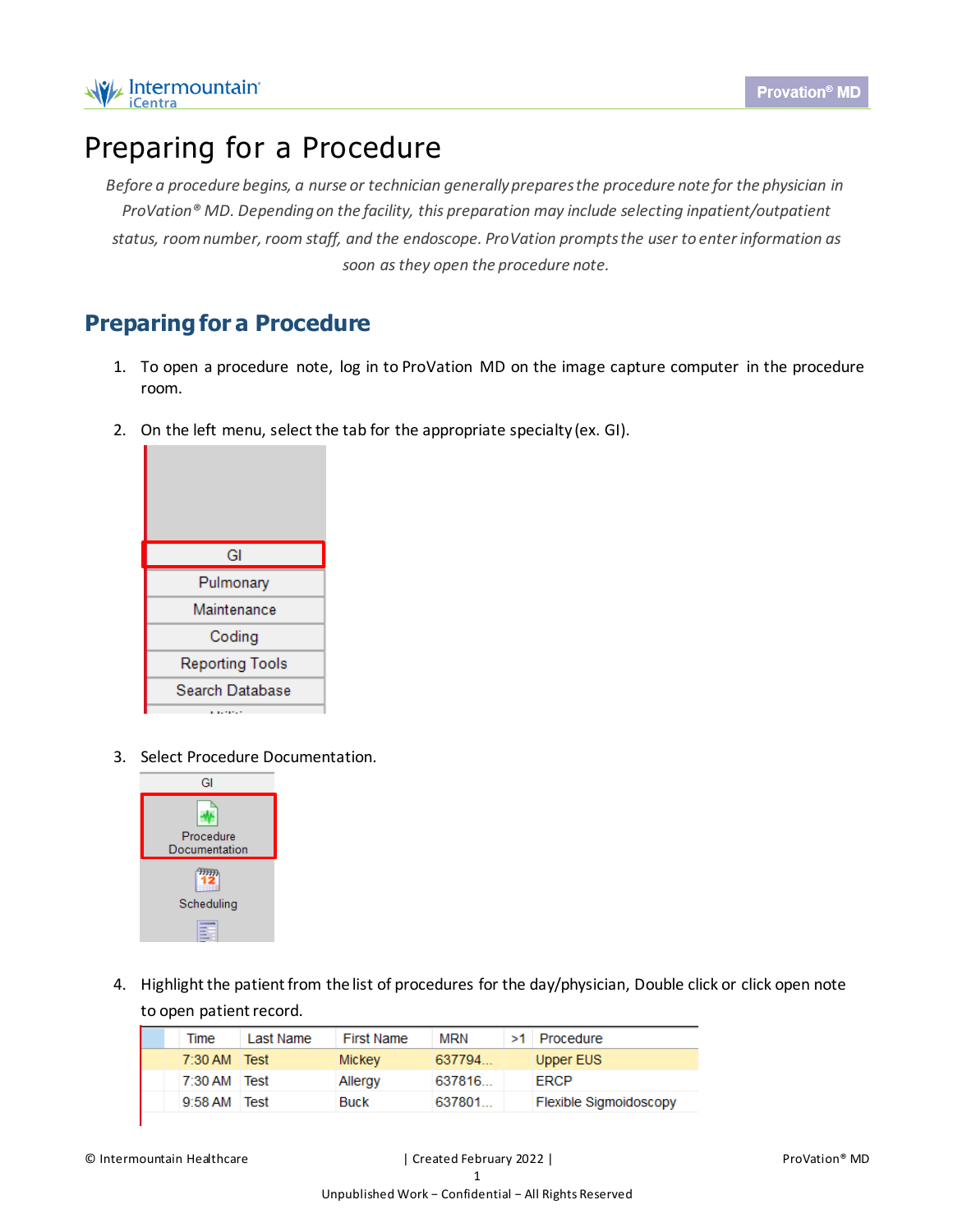

- 5. Follow the prompts to fill in the Exam information. Depending on the site's configuration, this might include selecting the patient's inpatient/outpatient status, room number, and/or room staff.
- 6. Select Done to advance.
- 7. Finally, under the Endoscopes menu, select the instrument used to perform the procedure. Provation only presents the list of scopes typically used for this type of procedure.
	- To view all endoscopes, change the list view from Restricted toAll.
	- Click on a scope, then click Select to add it to the procedure note.

| <b>Instrument Search</b> |                                 |    |                                       |           |              |  |
|--------------------------|---------------------------------|----|---------------------------------------|-----------|--------------|--|
| Select Edit<br>File      |                                 |    |                                       |           |              |  |
|                          | Close Select Add Delete PEdit   |    |                                       |           |              |  |
| <b>Instrument Name:</b>  |                                 |    | View:<br>Restricted                   |           | $\checkmark$ |  |
| Site:                    | <b>ProVation Medical Center</b> |    | $\checkmark$                          |           |              |  |
|                          |                                 |    |                                       |           |              |  |
| <b>Instrument Name</b>   |                                 | A. | Site                                  | Activated | Specialty    |  |
| 58272 Q-scope            |                                 |    | ProVation Medical Center Yes          |           | GI           |  |
| 63212 Q-scope            |                                 |    | <b>ProVation Medical Center   Yes</b> |           | GI           |  |
| 67712 NonQ-scope         |                                 |    | <b>ProVation Medical Center   Yes</b> |           | GI           |  |
| 9203-ENDO                |                                 |    | <b>ProVation Medical Center Yes</b>   |           | GI           |  |
| <b>Blue Scope</b>        |                                 |    | <b>ProVation Medical Center Pres</b>  |           | GI           |  |
| CF Q180AI                |                                 |    | <b>ProVation Medical Center Yes</b>   |           | GI           |  |
| Colonoscope              |                                 |    | <b>ProVation Medical Center   Yes</b> |           | GI           |  |
| CV 190 - 4567            |                                 |    | <b>ProVation Medical Center   Yes</b> |           | GI           |  |
| Test                     |                                 |    | <b>ProVation Medical Center Pres</b>  |           | GI           |  |
| TestScope15464           |                                 |    | <b>ProVation Medical Center   Yes</b> |           | GI           |  |

- 8. When the procedure is ready to begin, select **Capture** Chart **Constance Constant** at the top of the screen to enter image capture mode.
- 9. The endoscope's live feed appears in the lower left section. When still images are captured, they appear along the top.